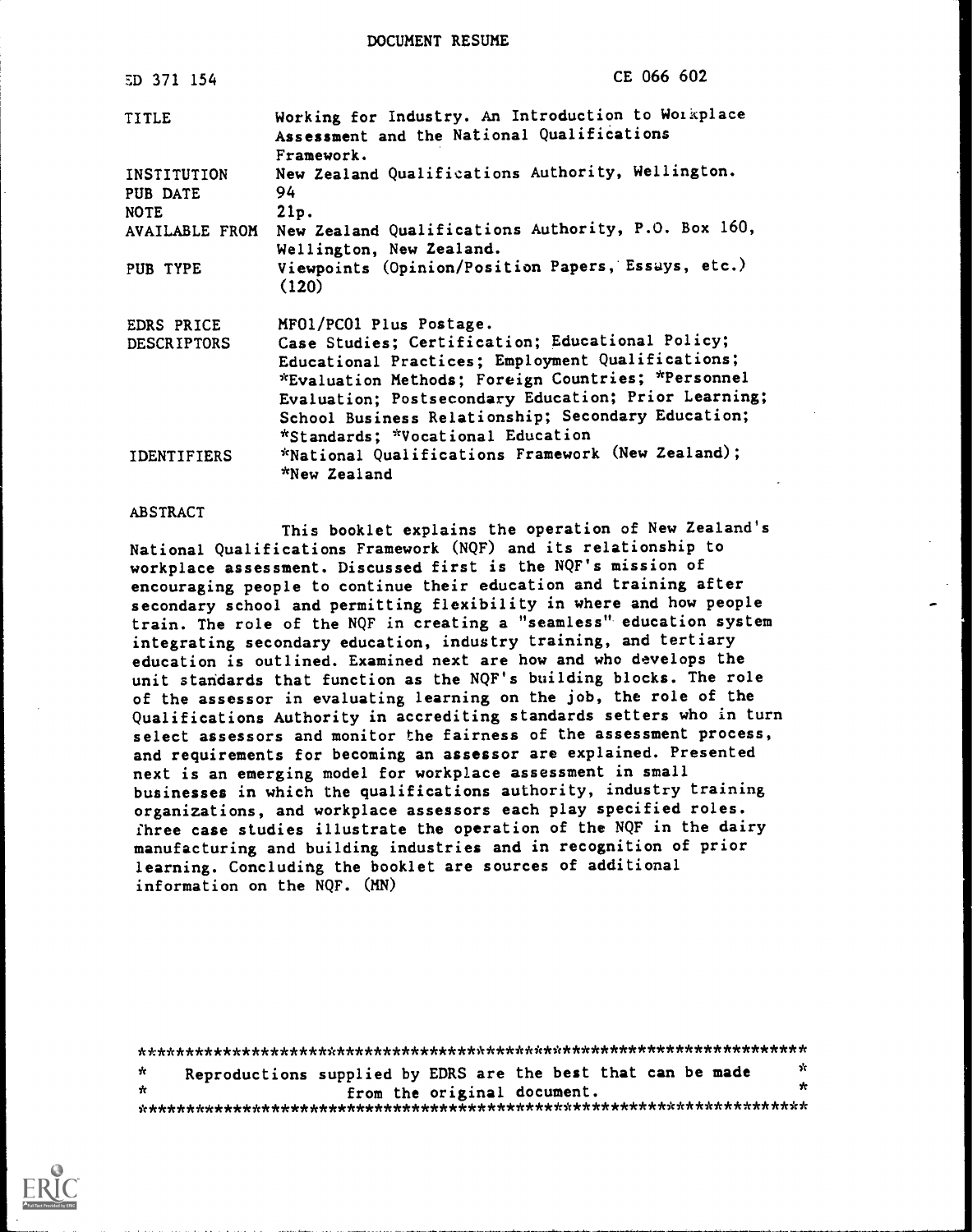



14

TO THE EDUCATIONAL RESOURCES INFORMATION CENTER (ERIC)."















Ť



"PERMISSION TO REPRODUCE THIS MATERIAL HAS BEEN GRANTED BY



ED 371 154

ERI<sup>c</sup>



NEW ZEALAND QUALIFICATIONS AUTHORITY

Mana Tohu Matauranga o Aotearoa

Points of view or opinions stated in this docu. ment do not necessarily represent official OERI position or pohcy

O Minor changes have been made to improve reproduction quality

This document has been reproduced as<br>received from the person or organization<br>originating it.

U.S. DEPARTMENT OF EDUCATION Mc\* of Educational Research and Improvement TIONAL RESOURCES INFORMATION CENTER (ERIC)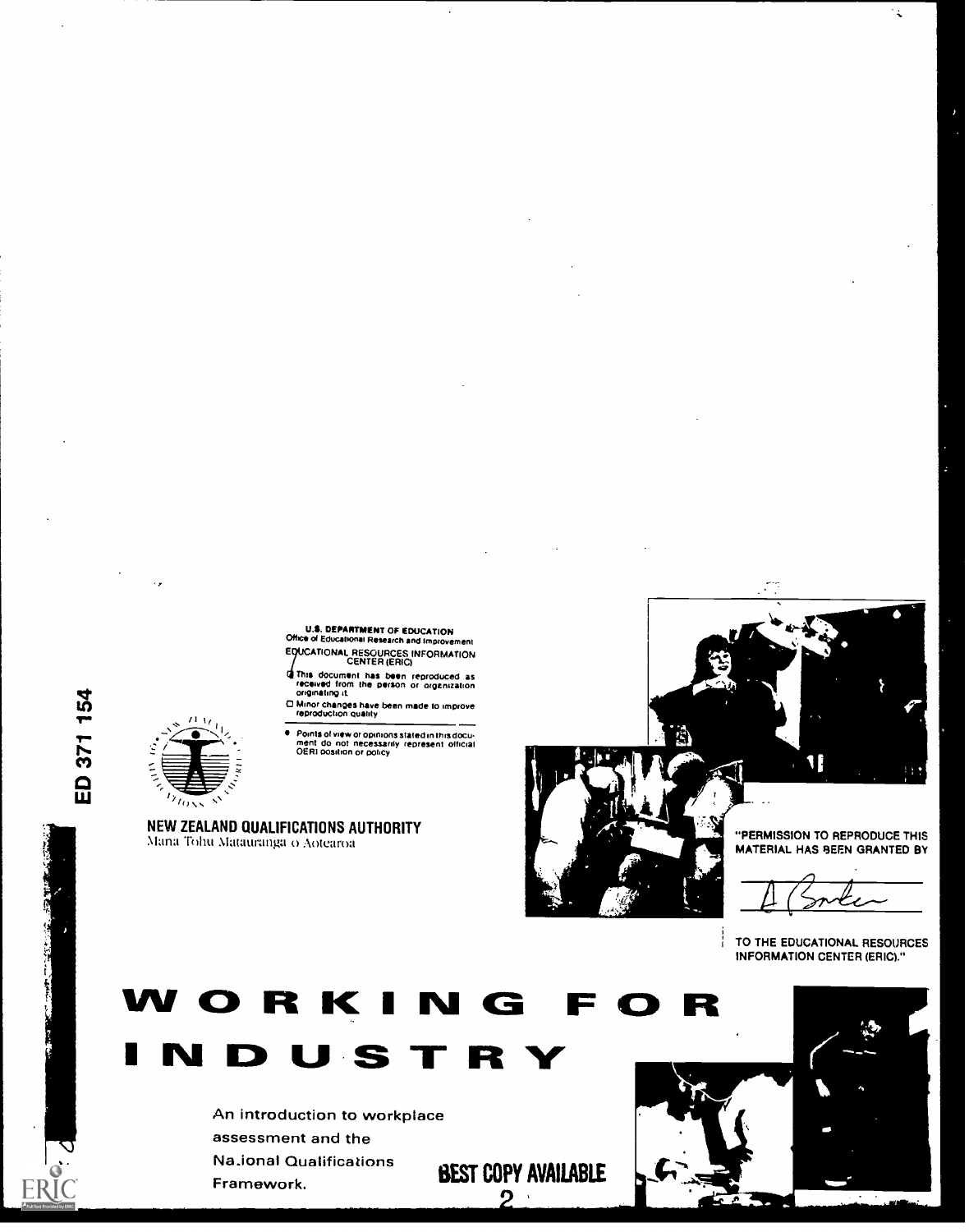# OUR MISSION

The New Zealand Qualifications Authority will promote improvement in the quality of education and training in New Zealand' ' ough the development and maintenance of a comprehensive, accessible and flexible National Qualifications Framework.

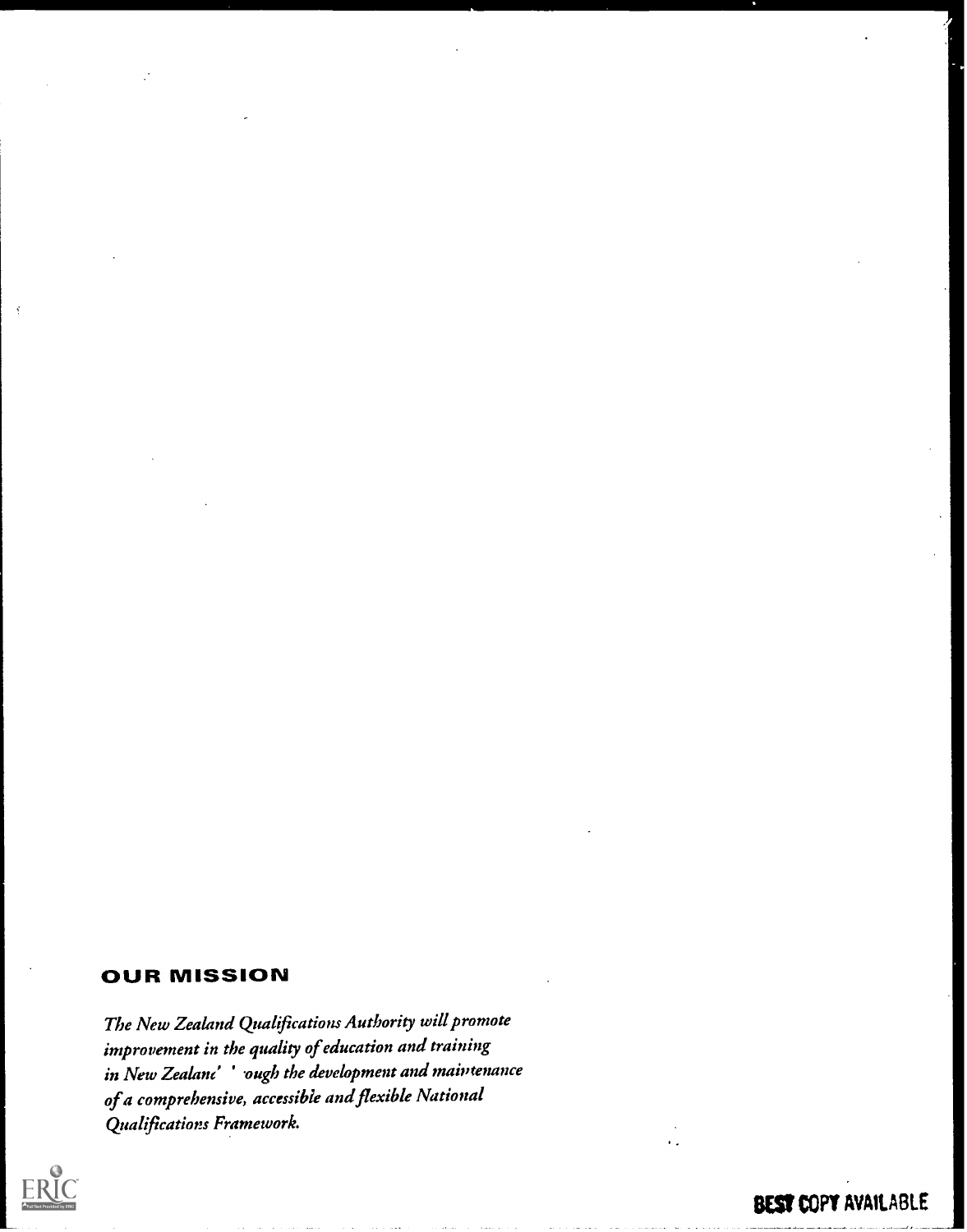1

# CONTENTS

ERIC<br>ERIC

|                                              | How will workplace assessment work?                  |
|----------------------------------------------|------------------------------------------------------|
| The Nati Jnal Qualifications Framework  3    | The emerging model for small businesses 1            |
| How the Framework operates  4                | Case Study 1:<br>The Dairy Manufacturing Industry  1 |
| A common approach to setting standards 6     | Case Study 2:                                        |
|                                              |                                                      |
| Who decides what unit standards              | Case Study 3:                                        |
| How are unit standards gained on the job?  8 |                                                      |
| Who selects assessors and makes sure         |                                                      |
| Can anyone become an assessor?  9            |                                                      |

|                                                      | How will workplace assessment work?                   |
|------------------------------------------------------|-------------------------------------------------------|
| The Nat <sup>2</sup> Jnal Qualifications Framework 3 | The emerging model for small businesses 10            |
| How the Framework operates  4                        | Case Study 1:<br>The Dairy Manufacturing Industry  12 |
| A common approach to setting standards 6             | Case Study 2:                                         |
|                                                      |                                                       |
| Who decides what unit standards                      | Case Study 3:<br>Recognition of Prior Learning  16    |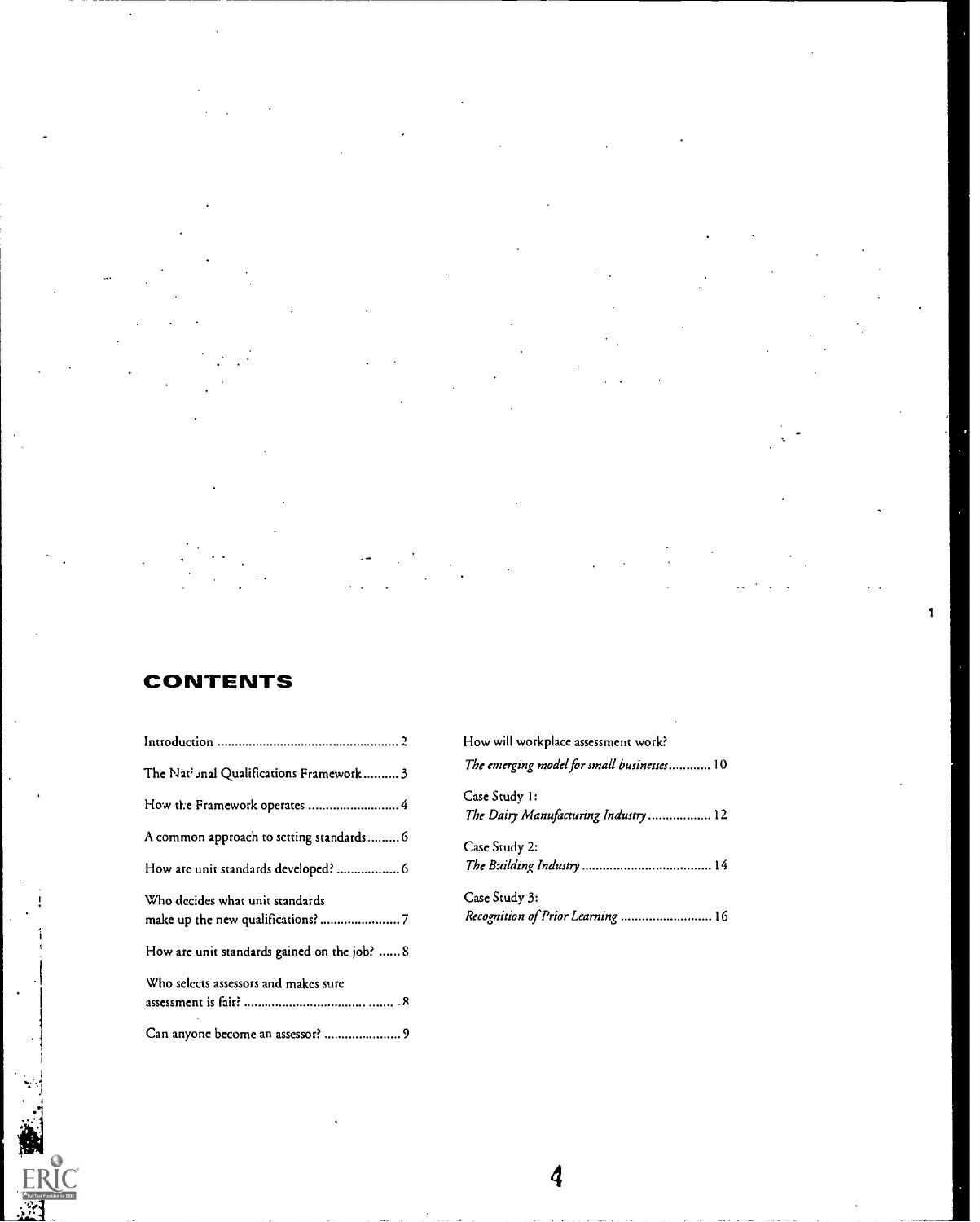### INTRODUCTION

Today's customers demand high quality. flexible and innovative products. fo succeed in this environment workplaces need a multiskilled and adaprable workforce. Often, however, workplaces are nor well-equipped to meet that need. Many people have given up on training and qualifications.

The aim is to make training much more relevant and accountable to indsatry needs. what people karn will be what employers offering jobs need.

DAVID HOOD CHIEF EXECUTVE. NZQA



The old qualifications system was very confusing and there were limited opportunities to gain new skills. In some areas there were no nationally recognised courses or qualifications at all.

That's all changing.

The National Qualifications Framework will make learning more relevant, more flexible and more accessible for everyone. It means that training can be designed and tailored to specific industry needs.

That's how our workforce can gain the levels of skills and knowledge needed to be successful.

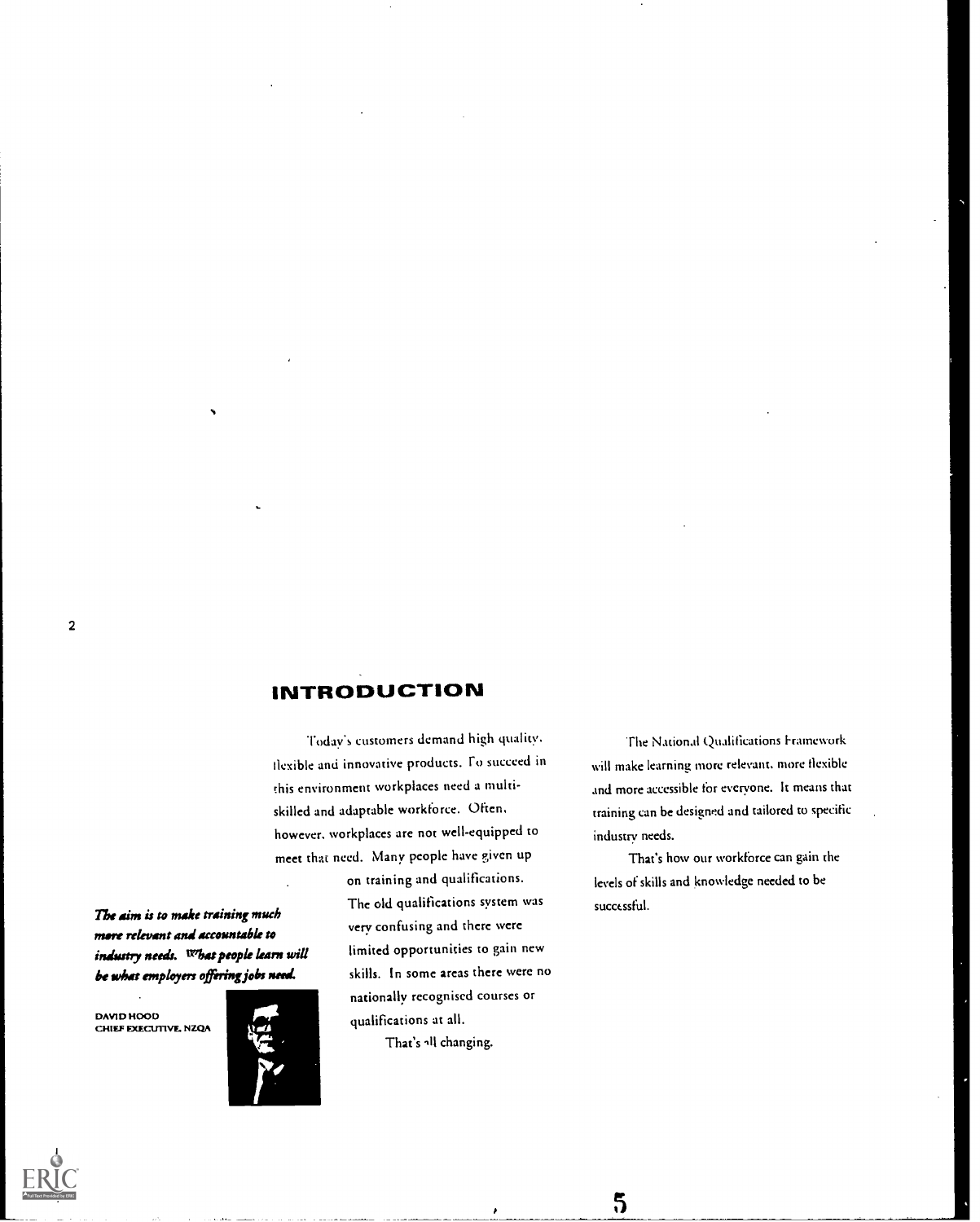### THE NATIONAL QUALIFICATIONS FRAMEWORK

The new National Qualifications Framework is being introduced to encourage people to keep going with their education and training offering lifelong learning from secondary school onwards.

New skills and qualifications can be gained at any stage, opening up a range of career options and learning pathways.

It will also be possible to get formal recognition for existing skills. This means people won't have to retrain for what they already know.

It will also mean much greater choice and llexibility in where and how people train. Learning will be recognised in the same way

wherever it takes place - in workplaces, secondary schools, polytechnics, colleges of education, universities, private and government training establishments, wananga, marae and community agencies.

3

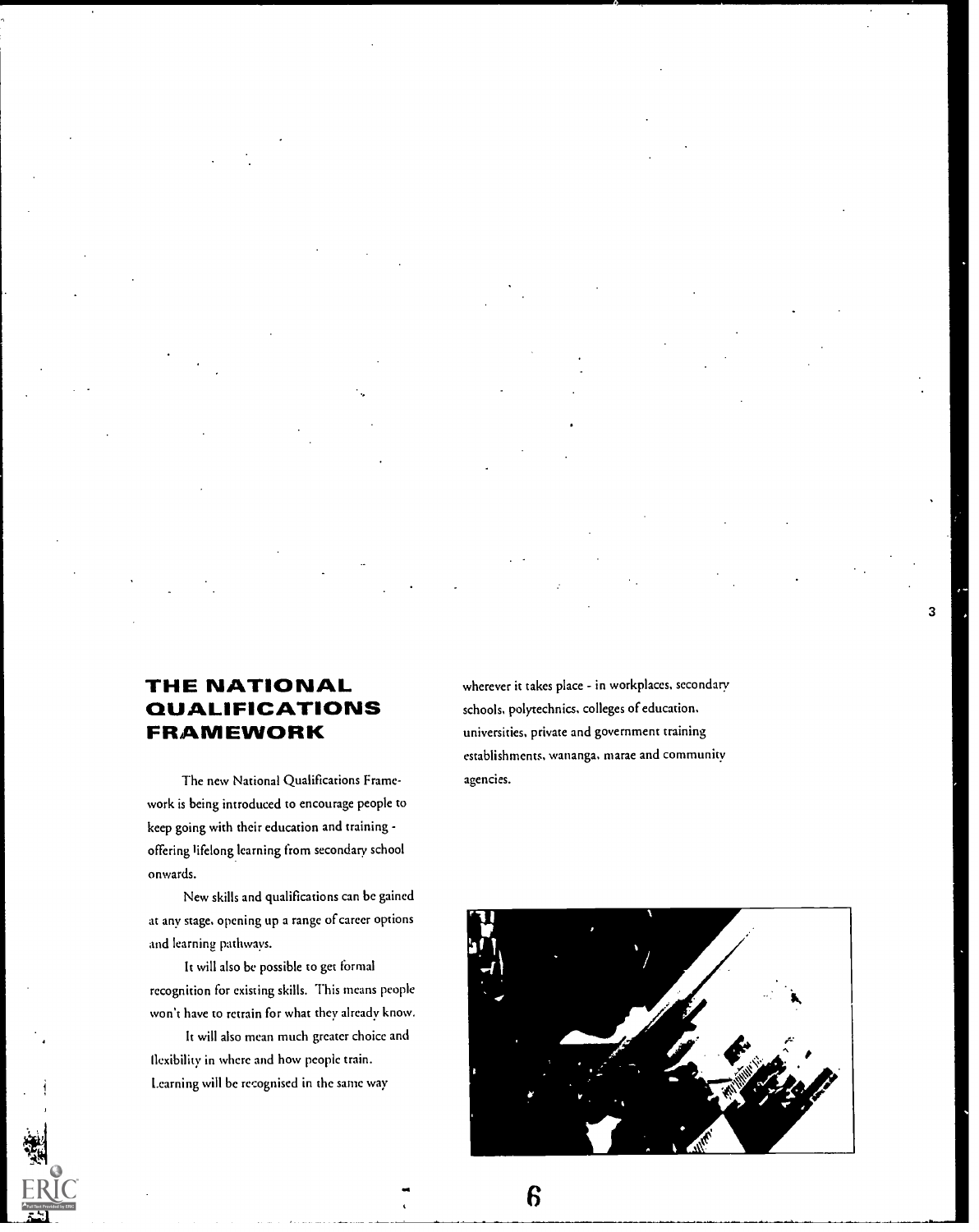# HOW THE FRAMEWORK OPERATES

4

The Framework is based on unit standards. Unit standards cover the skills, knowledge and attitudes we need to live and work in today's fast changing world.

Each unit standard sets the national standard in a particular area of skill or knowledge. The Framework has 8 levels. Level 1 is the starting-off point that covers all learning up to the middle years of secondary school study. Level 8 offers the most advanced learning.

The Framework creates a "seamless" education system that integrates secondary education, industry training and tertiary education.





National Certificate National Dieliana 5 6 Ouranotan I <sup>I</sup> Cann <sup>I</sup> a ram <sup>I</sup> Corm Domes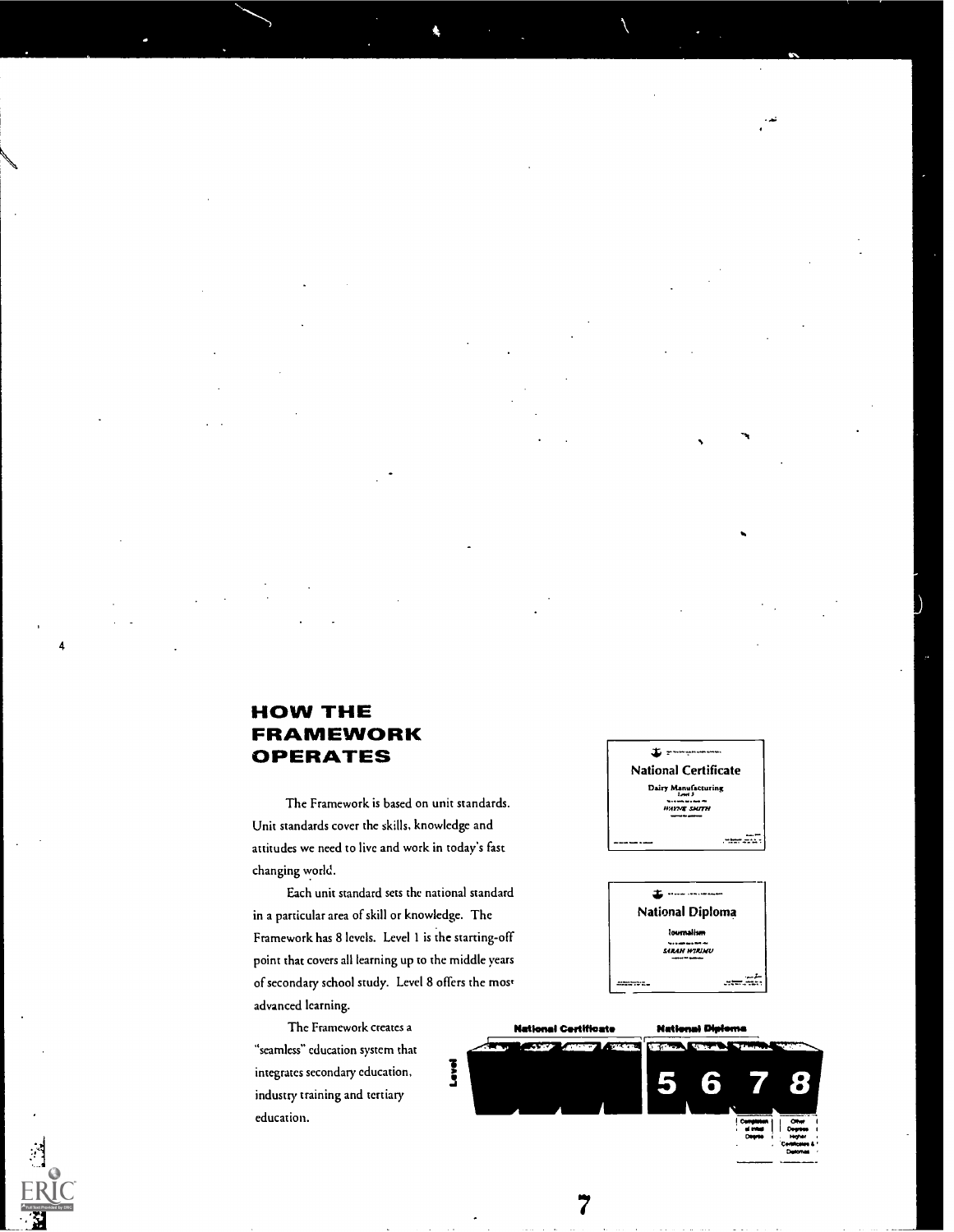- Qualifications consist of specified packages of unit standards.
- There arc just three titles for nationally recognised qualifications -National Certificate. National Diploma. or Degree.
- Official proof of completing unit standards is given on the learner's Record of Learning. This record is held on a national database at the Qualifications Authority and is updated as further unit standards or qualifications are completed.
- Learners gain a qualification when they complete the required unit standards.

|         | <b>Record of Learning</b>                                                                    |           |                                              |                   |
|---------|----------------------------------------------------------------------------------------------|-----------|----------------------------------------------|-------------------|
|         | Sarah Lastmane<br>123 Diseased Star Crive<br>Deposit 14                                      |           |                                              |                   |
|         | Forcegnan<br>Victorian                                                                       |           | Student (D: 6892)<br>Date of Januar 12 11 94 |                   |
| Unit ID | New                                                                                          | i mel     | Create<br><b>Value</b>                       | Date<br>Completed |
| ٠       | HORTICULTURE Presers and sew suspect stations manually                                       | ,         | ı                                            | 170               |
| 2       | PEST CONTROL Observe salely presentent when stating production                               | J.        | ı                                            | 1799              |
| ٠       | 1,000 SIXLLS bloomed bond tools and non-crimed angeles                                       | ,         | ,                                            | 17.99             |
| \$      | LAND SIXLS Chass and drive a lastic wheel backr                                              | ı         | a.                                           | 1737              |
|         | PEST CONTROL Apply producted by non-materials spokators                                      | ĭ.        | ٠                                            | 112               |
| 11      | FERCHIS, Asset and concerning forming                                                        | $\bullet$ | 2                                            | 1799              |
| 12      | FENDING: Hombi says                                                                          | J.        | ,                                            | 1799              |
| 14      | SOL STLOES: Description Internation of stampings you properties                              |           | ı.                                           | 1797              |
| 20      | PEST CONTROL Comprehensive Investment of plant parts, dealers,<br>depoters and their control | ı         | ı                                            | 1792              |
| x       | FENDING Select houses materials                                                              | ı         | ı                                            | 1750              |
| 11      | <b>FENCING: Install feature cars</b>                                                         | ı         | 1                                            | <b>*7 MF</b>      |

 $Q_{\text{ref}}$ 

 $\overline{\mathbf{5}}$ 



أزور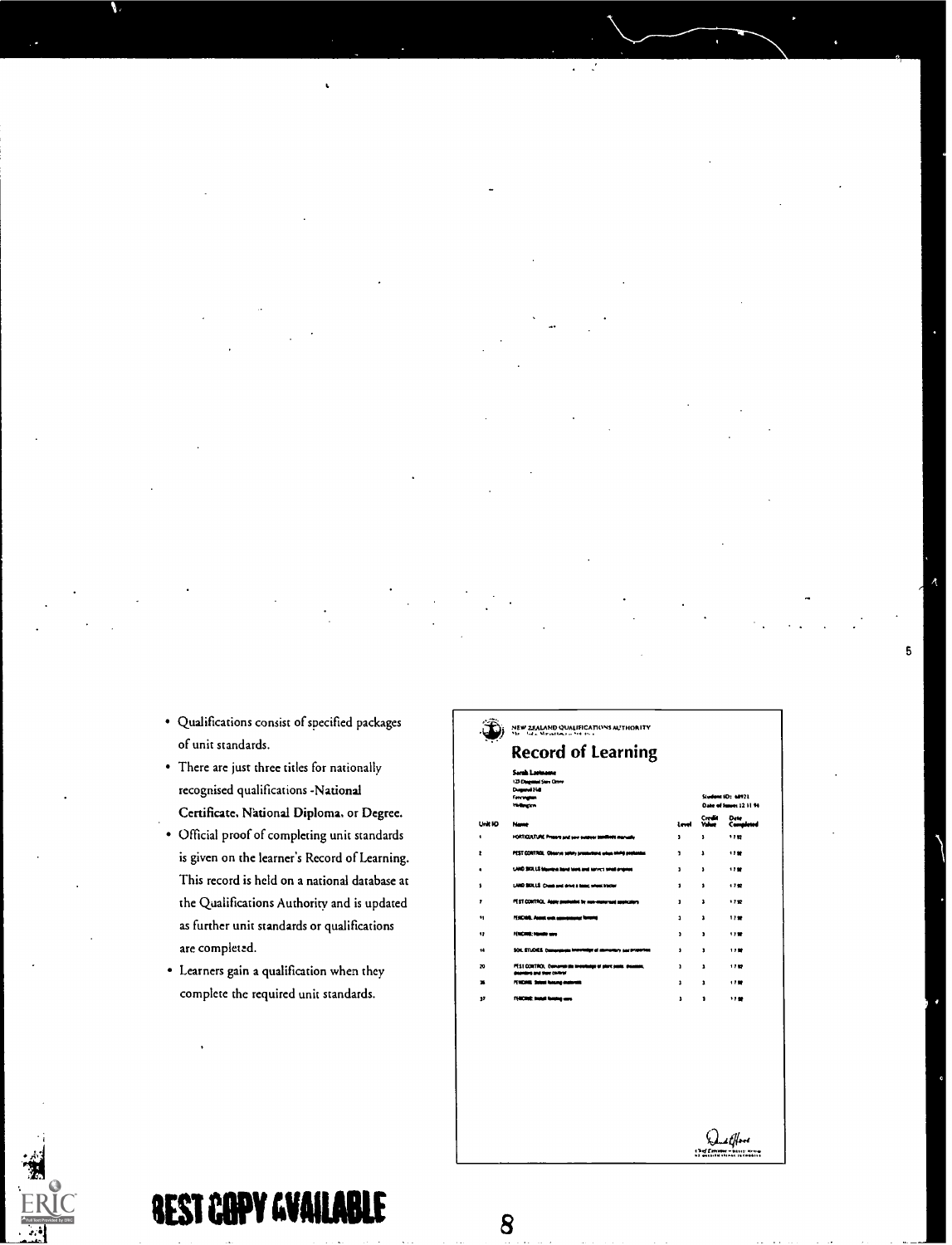### A COMMON APPROACH TO ETTING STANDARDS

6

Industry, professional and educational groups are working with the Qualifications Authority to set standards that are consistent throughout the country. This is vital if qualifications are to be recognised nationally and internationally.

 $\mathcal{A}$ 

The groups that are responsible for this are made up of all the major "users" of the particular unit standards and qualifications. These groups are recognised by the Qualifications Authority as National Standards Bodies (NSBs) or by the Education and Training Support Agency (ETSA) as Industry Training Organisations (IT0s).

Their main job is to develop qualifications and make sure that standards arc set and maintained.

### HOW ARE UNIT STANDARDS DEVELOPED?

At the moment, standards-setters from many industries and professions are developing more than six thousand unit standards.

The first step is to identify all the skills, knowledge and attitudes that an industry sector needs. This is called a functional or needs analysis. For example, if the standard was for a particular task in the workplace. the person doing the needs analysis would watch people doing that job, and talk to experienced workers about what's required.

Once that's completed. the unit standard is designed. Unit standards are the basic building blocks of the Qualifications Framework. Unit standards are not training manuals - they are the agreed standard of performance required. Each unit standard states the observable evidence for the required ckill, knowledge and attitudes.

-1

 $\boldsymbol{\theta}$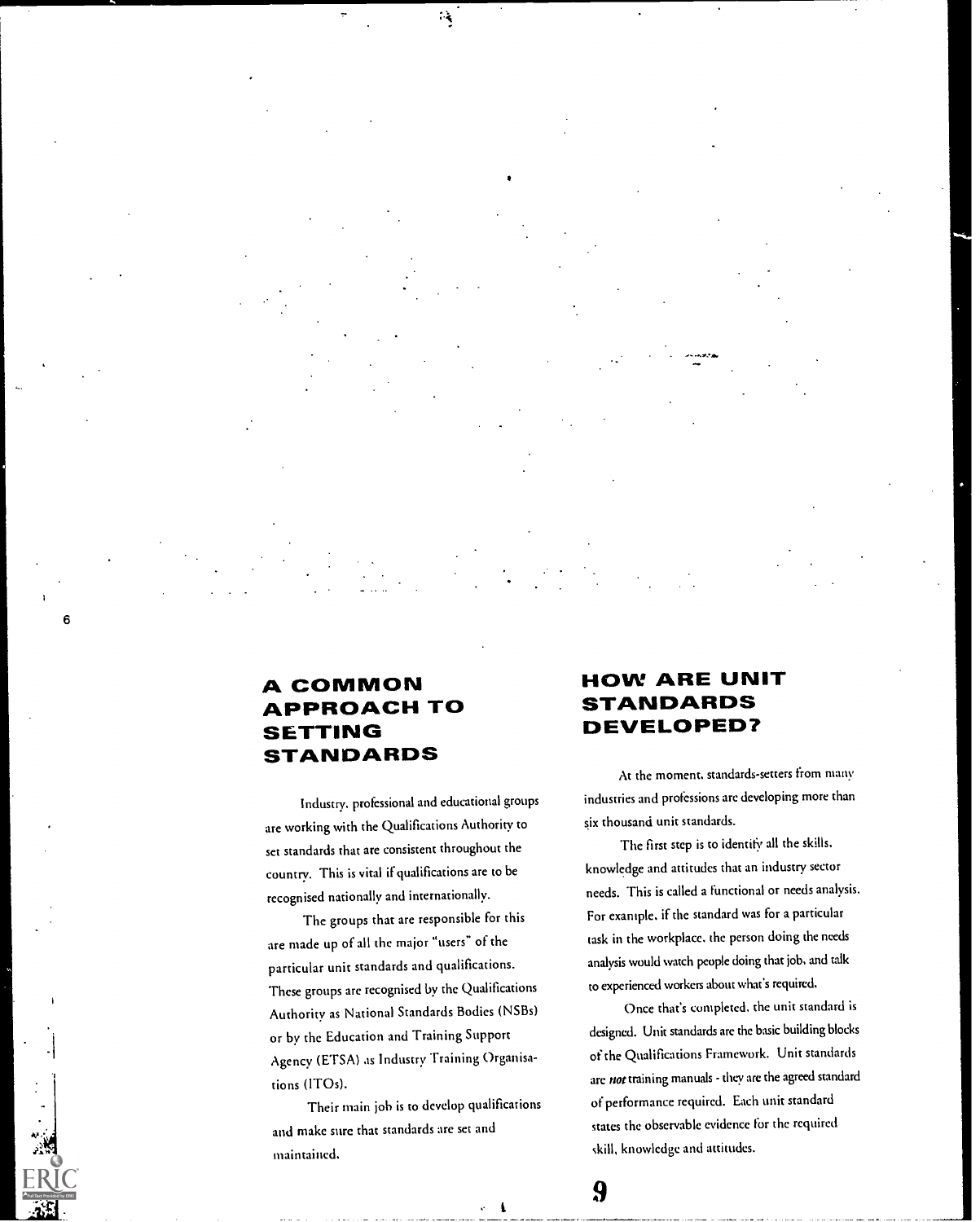# WHO DECIDES WHAT UNIT STANDARDS MAKE UP THE NEW QUALIFICATIONS?

Industries and professions design their own qualifications, tailored to exactly what they want and need. Qualifications will be formed in a range of sizes, shapes and levels, but they all fit on the Framework.

Each standards-setter (NSB/1TO) packages unit standards into their own national qualifications for the group/s thcy represent. Standardssetters can choose from any unit standards that arc registered on the Framework, not just the unit standards they've developed. That means that the same unit standards can be part of different qualifications.



<u>. . . . . . . . . . . . . . . . .</u> Unit standards are building blocks of the Framework. They are coherent and meaningfid groups of skills, knowledge and attitudes - the outcomes of learning. They are the standard against which performance is judged. They are not training programmes or learning modules.

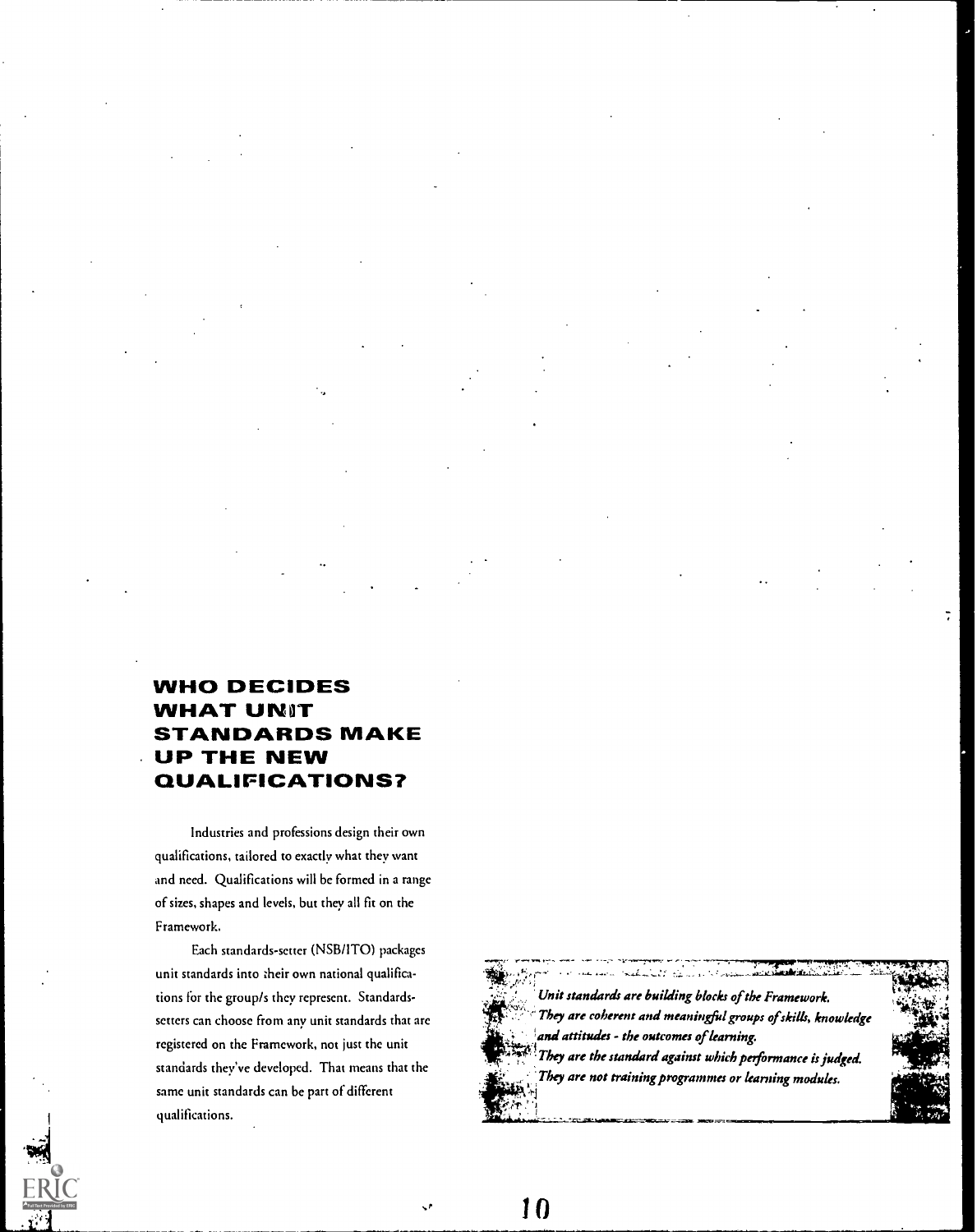### HOW ARE UNIT STANDARDS GAINED ON THE JOB?

Learning can and does happen on the job. In order to gain recognition for skill and knowledge learnt, people have to be able to demonstrate that they meet the requirements of the unit

> standards registered on the Framework.

The best person to judge that is someone who already has those skills and knowledge and is able to make a fair assessment.

Often that will be someone on sitc. That person is called an assessor.

### WHO SELECTS ASSESSORS AND MAKES SURE ASSESSMENT IS FAIR?

This is where the standards-setters (NSBs/ ITOs) come in again. They set up quality processes to select, train and register their own assessors. (The Qualifications Authority accredits the standardssetters to do this.)

Standards-setters are responsible for;

- Developing their own assessment programmes;
- Making sure chat all their assessors have the right skills and knowledge;
- Checking all their assessors' work;
- Deregistering any unsatisfactory assessors;
- Making sure their assessors have enough resources to work with,

With this system, people who already have particular skills don't have to retrain to gain unit standards. Their skills can be assessed against unit standards. This is called Recognition of Prior Learning or RPL

 $\mathbf{I}$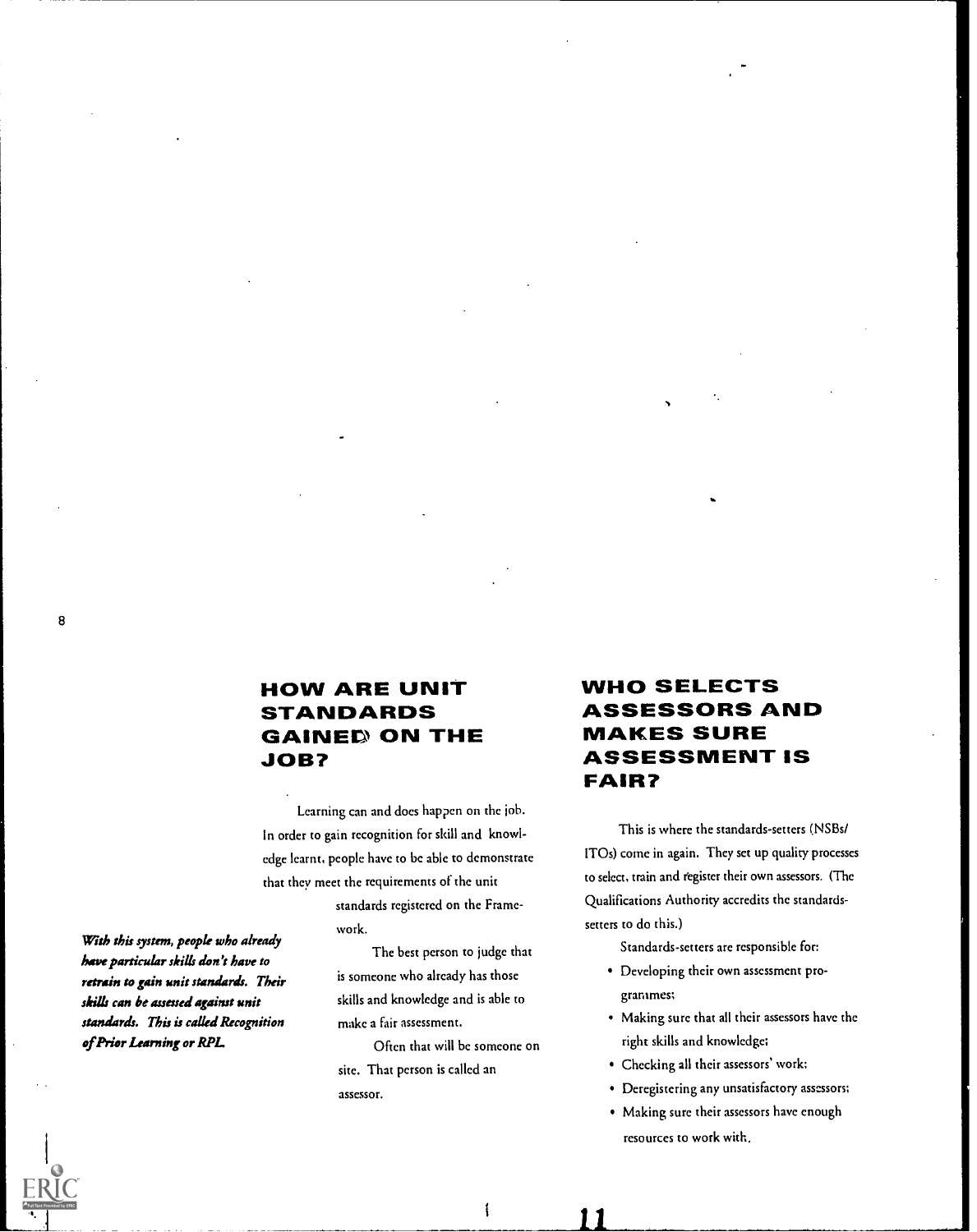- Making sure all assessments are fair, valid and consistent;
- Reporting back results to both the candidate and the Qualifications Authority.

Checks need co be in place to make sure that any assessment meets the set standard. This process is called moderation.

### CAN ANYONE BECOME AN ASSESSOR?

Clearly an assessor needs to have skills and experience in the arca they're assessing. They also need to have the right personal skills, such as good communication, judgement, reliability and accuracy.

Assessors will also need to know about assessment procedures and methods. Assessors will

be trained in these skills once they have been selected. Each industry will train and supply assessment resources to their assessors according to need.



9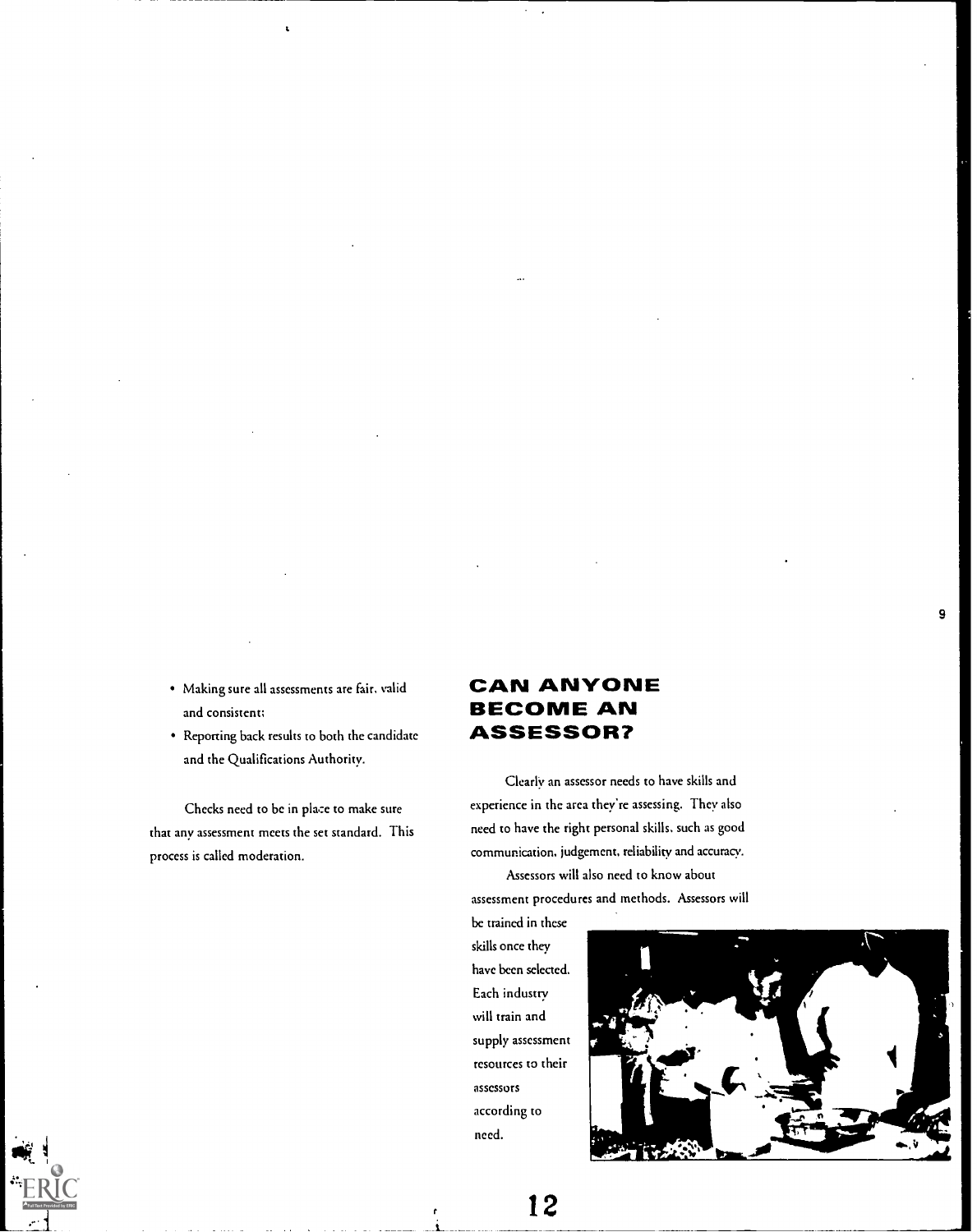10

### HOW WILL WORKPLACE ASSESSMENT WORK?

્ર

### An Emerging Model for Small Business.

Workplace assessment undcr the Qualifications Framework is a new feature on the industry training scene. The following model sets out the key players and their responsibilities, giving an overview of how the new systems will work for small business.

The Qualifications Authority has responsibility for:

- Recognising standards-setters and facilitating the process of developing and reviewing unit standards and qualifications;
- Registering unit standards and qualifications on thc National Qualifications Framework;
- Accrediting ITOs/NSBs to register assessors;
- Providing information and support to ITOs and NSBs;
- Administering the Record of Learning, the national database that records all achievement or credit for unit standards;
- Auditing. All systems are subject to audit by the Authority.

Most small businesses will need the extended services and support of an Industry Training Organisation (ITO). The ITO will be responsible for:

- Developing unit standards and qualifications and having them registered on the Framework;
- Determining systems for how workplace assessment can work for their industry;
- Becoming accredited by the Qualifications Authority to register assessors; This process involves putting in place a

13

Ĵ.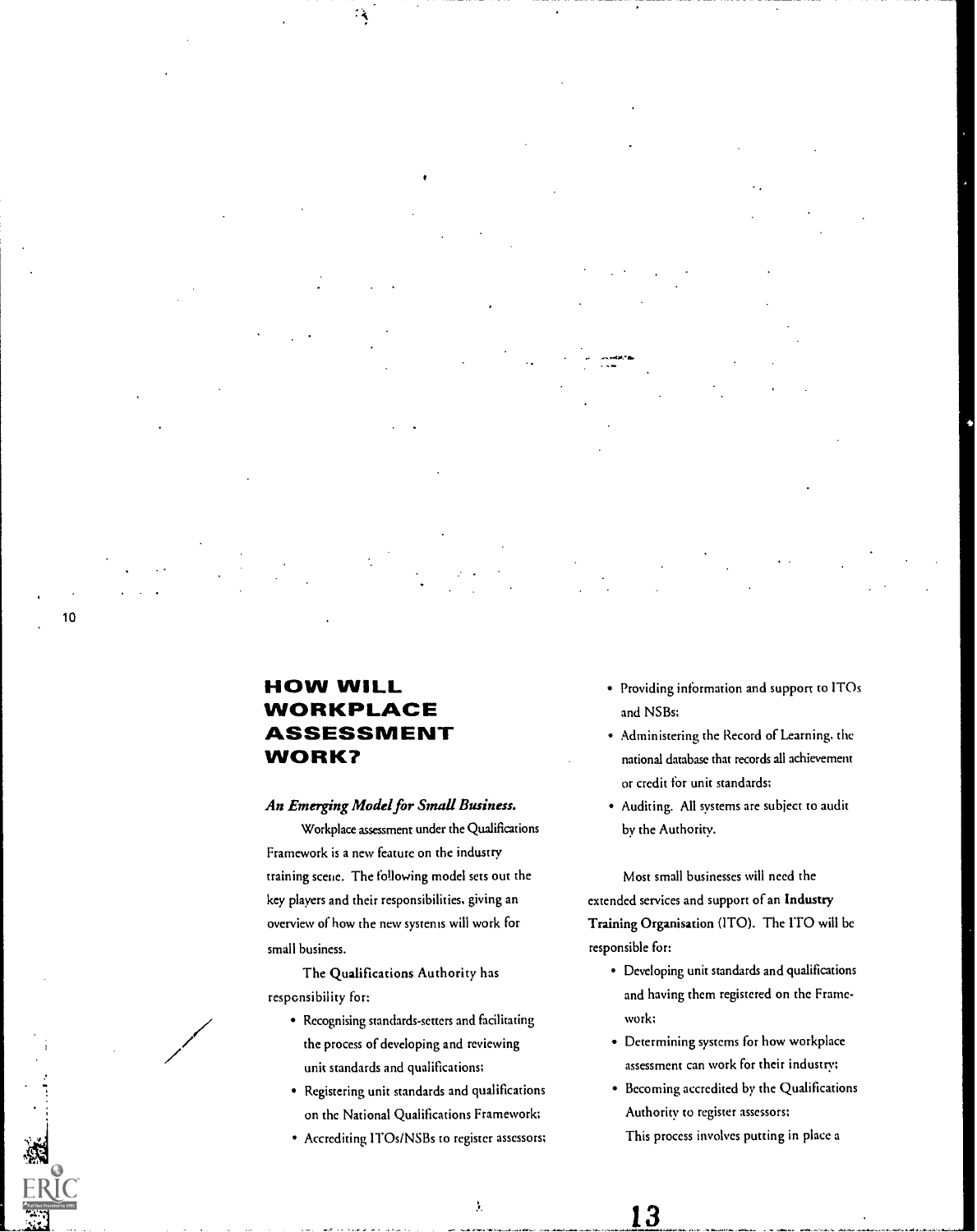Quality Management System which sets out how: evaluation of assessments is to occur; resources for assessment will be developed and funded; assessors are to be selected: trained and reviewed; candidates/learners can access assessment; candidates/learners will be supported through the process; recognition of prior learning will occur; review and reassessment will occur; assessment and reporting will occur.

In essence, the ITO will develop and implement a structured training and assessment system for its industry.

ITO field officers or regional assessors will help implement and oversee the process by:

- Regularly visiting workplaces;
- Taking part in assessment when required;
- Participating in national moderation. Moderation is a system by which assessments

are checked for consistency. The emerging model for ITOs and small business tends to include common assessment tasks backed by sampling and national panel checks.

11

Taking part in the review of unit standards.

Workplace assessors themselves will take part in the system by: .

- Making assessments according to resources produced by the ITO;
- Reporting results of assessment to the ITO, who in turn forwards results to the Qualifications Authority for inclusion on the Record of Learning.

The relationship between the ITO and workplace assessor will have to be formalised by a contract to ensure both parties are aware of their responsibilities.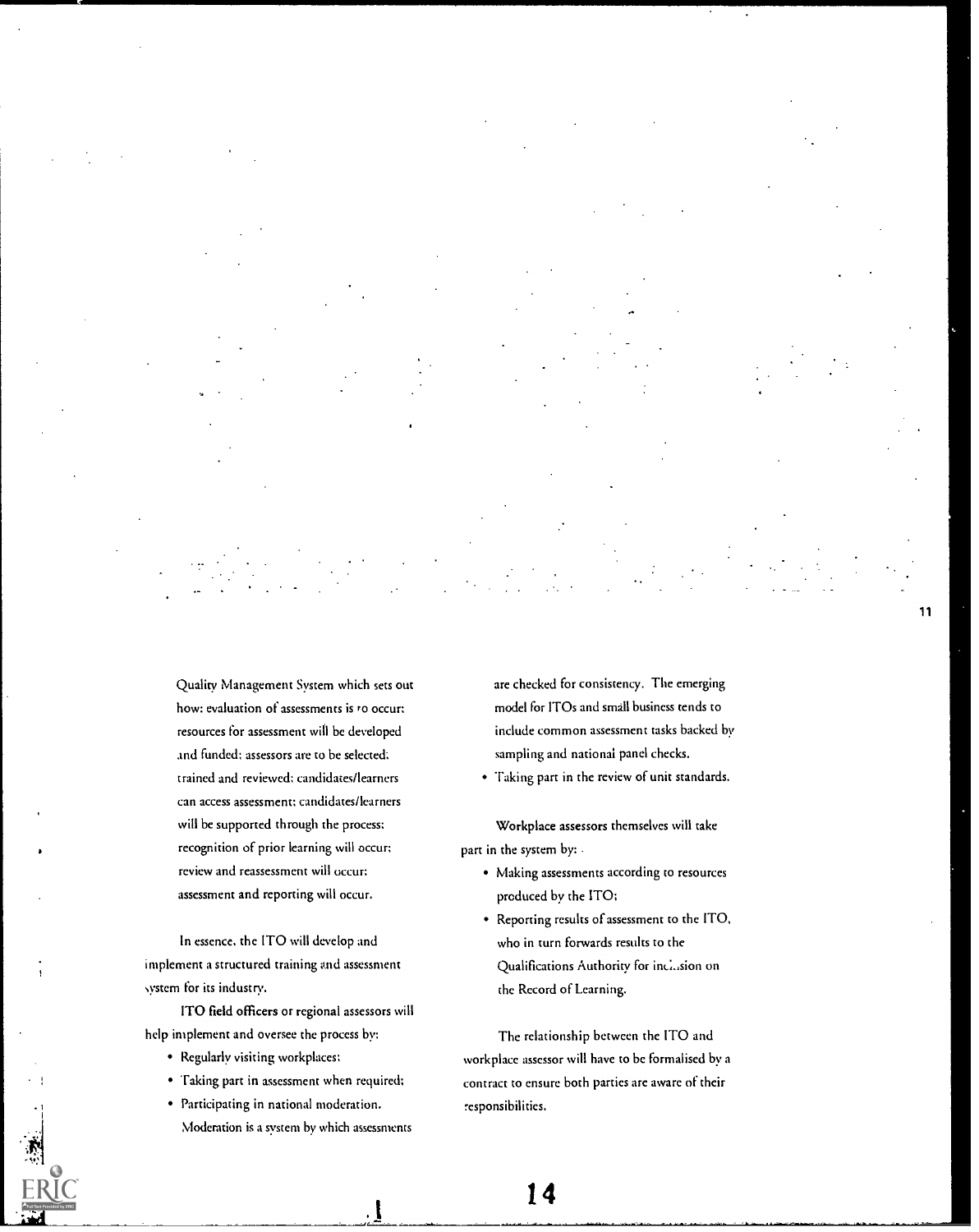### Case Study I: The Dairy Manufacturing Industry

Wayne has worked at the Anchor Morri. ville factory for 6 years. He wants to increase his skills. He's training on and off the job for the National Certificate in Dairy Manufacturing.



 $\mathbf{\i}$ 

So far Wayne has gained 4 out of the 22 unit standards from levels 1, 2 and 3 that make up this qualification. His skills and knowledge have been evaluated in areas ranging from communication and problem-solving, to safety practices and understanding microbiological controls.

He's been assessed in these unit standards by two of his co-workers, Angela and Barry, who are assessors at the factory. The assessors are registered by the Dairy Industry Training Organisation (ITO). The ITO has also been involved in selecting prospective assessors - mainly factory supervisors - and putting thcm through a nationally co-ordinated training programme.

The ITO is also responsible for developing unit standards for the National Certificate in Dairy Manufacturing. Both the unit standards and the National Certificate are registered on the National Qualifications Framework.

15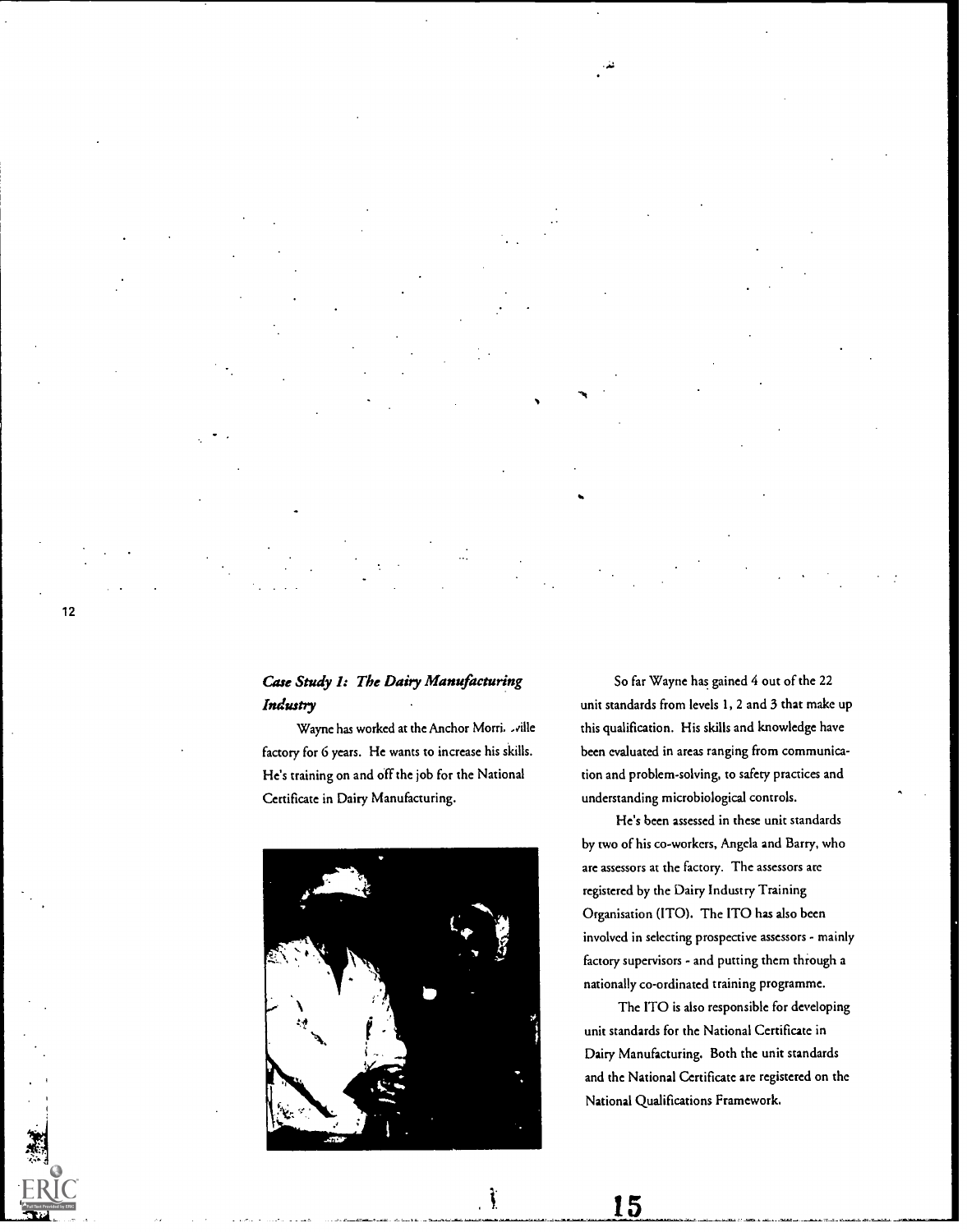Delivery requires providers to put the flesh on the standards by adding key components such as content, teaching and learning approaches, resources and assessment tasks.

The registered unit standard is the starting point for Wayne's assessment. His assessors, Angela and Barry have, together with the factory's other registered assessors, designed checklists for the unit standards thcy assess. The assessors have to work out the best way to collect and measure the evidence to decide if the candidate being assessed is competent in all aspects specified in the unit standard.

This evidence is usually obtained through observing the candidate in the workplace and recording what is seen on checklists for thc unit standards. Each assessor has checklists for their own areas of expertise, making sure that thc national unit standards relate to their local situation.

The Dairy ITO is also involved at the factory. The ITO sends out a regional moderator to check that the assessors are assessing to the same standard. The moderator looks at the way the assessors develop their checklists and observes assessment in progress.

Moderation panels, made up of assessors from different factories, are also involved to ensure that assessments between factories are consistent.

The various checks ensure that Wayne's assessment is up to the requirements of the unit standard and that his skills can be recognised and credited towards his National Certificate.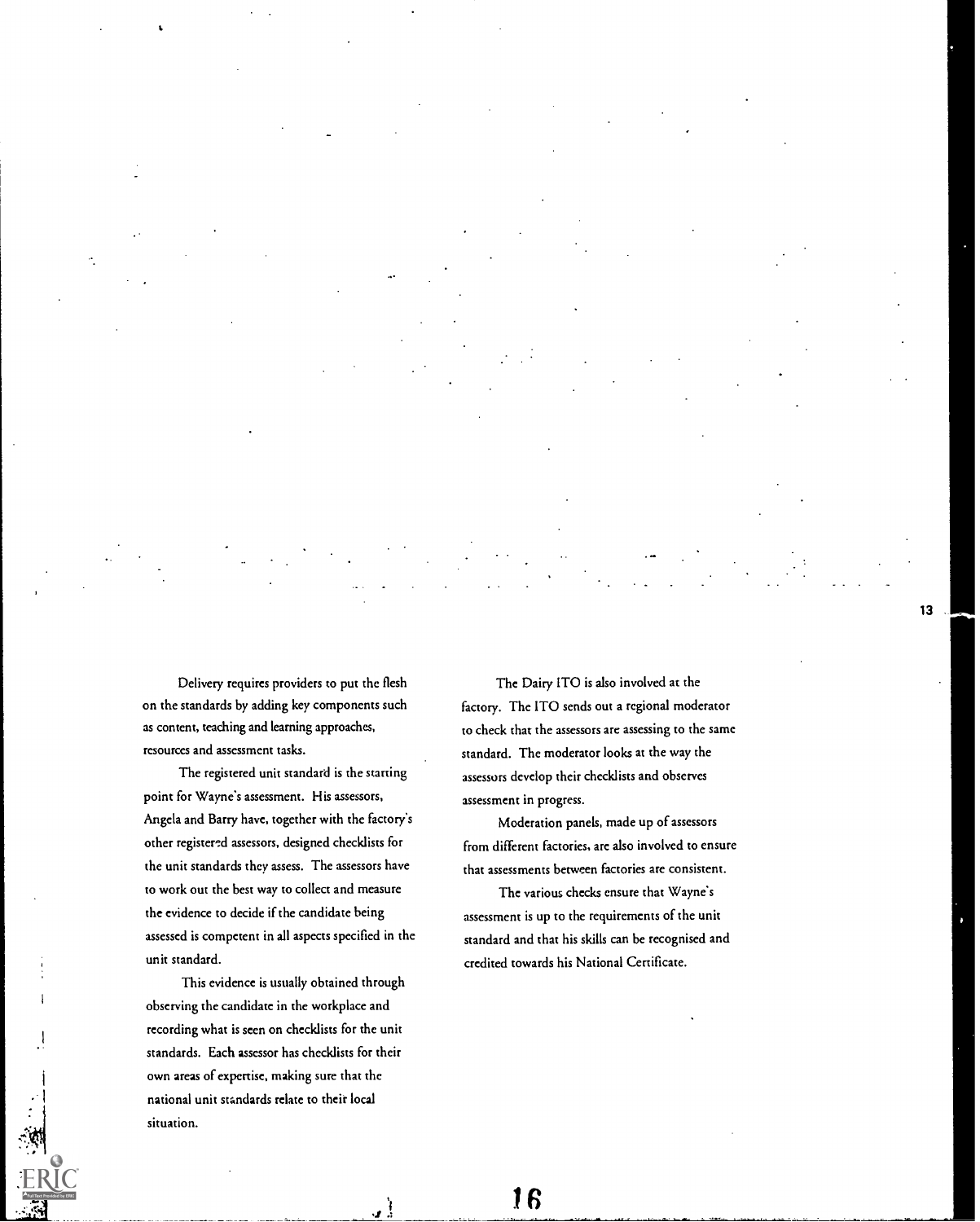### Case Study 2: The Building Industry

 $\cdot$  ,

Most builders in this country train on the job. Unlike large factories and institutions, building firms tend to be one or two person operations working on a variety of sites. The challenge for the NZ Federated Builders and Contractors ITO has been to design a system that fits the flexible, mobile industry they represent.

The assessment system the Builders ITO has designed is built around:

- Common assessments contained in a manual:
- Selecting, training and registering employers as assessors;
- Chccks of site assessments by regional training managers.

Under this system each trainee/apprentice will have his/her own apprenticeship manual, designed by the ITO. The manual includes all the unit standards in the National Certificate in

Carpentry, the common assessment tasks and check lists to be marked by assessors, and a section on workplace assessment procedures (including how to deal with any appeals) for the employer to follow.

In more theory-based areas, the assessment will be marked off by a training provider such as a local polytechnic. Where apprentices are demonstrating competence in the workplace. the assessments will be made by an employer acting as an assessor.

The ITO will keep a register of builders it has on contract to act as workplace assessors. Steve, a local builder, wants to be on thc register. In his business Steve has a staff of two qualified builders and one full-time apprentice. From time to time he also takes on other trainees and will assess them as part of a group apprenticeship system. To become an assessor Steve has to be selected by one of the ITO's regional training managers.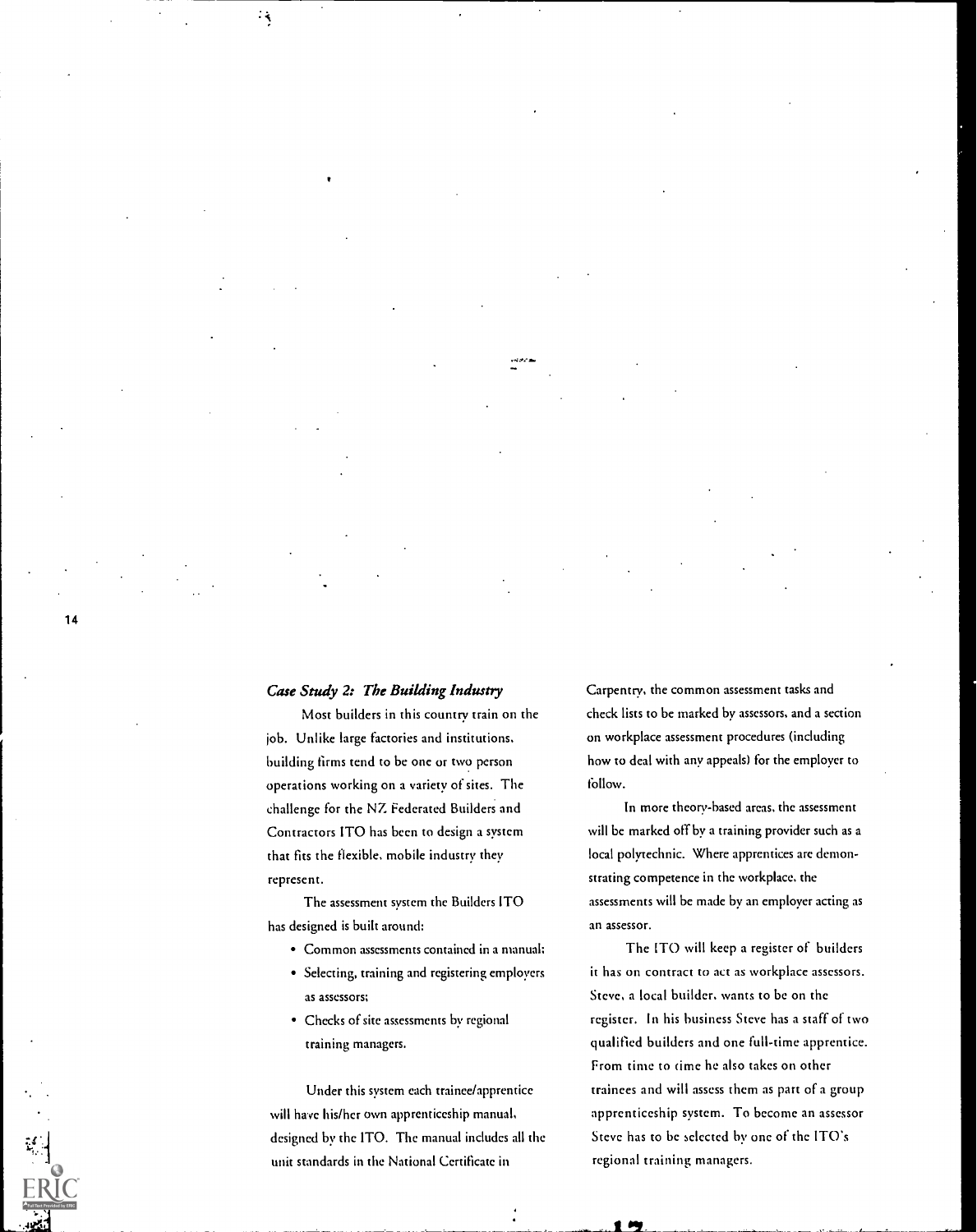Regional training managers will select employers according to their "training capacity". This capacity is defined by thc ITO as:

- Being well-regarded in the industry, operating their business on a professional and ongoing basis;
- Having good "people skills";
- Having qualified staff who are active in the industry;
- Having the appropriate equipment;
- Having a good understanding of training requirements and standards.

The ITO will ensure that all of its assessors receive the necessary training and credit for assessment. It will also check on assessments they make.

Tom is one of the ITO's six regional training managers. His job is to check assessments made on site. In this role he acts as a moderator. Like Steve, Tom is selected by the ITO because of his knowledge of the industry. Tom's background as a carpenter and the skills he developed as a trainer at a large building supplier play a key part in his appointment.

Unlike Steve who is active in the industry, Tom is employed by the ITO which has also trained him as a moderator. As a moderator, Tom will attend the ITO's regular seminars which compare assessments and discuss standards and their interpretation.

Along with moderation Tom will also be

responsible for selecting and training employers to act as assessors. If assessors in his region are not making consistent assessments Tom is responsible for visiting them and updating their training. In cases of ongoing

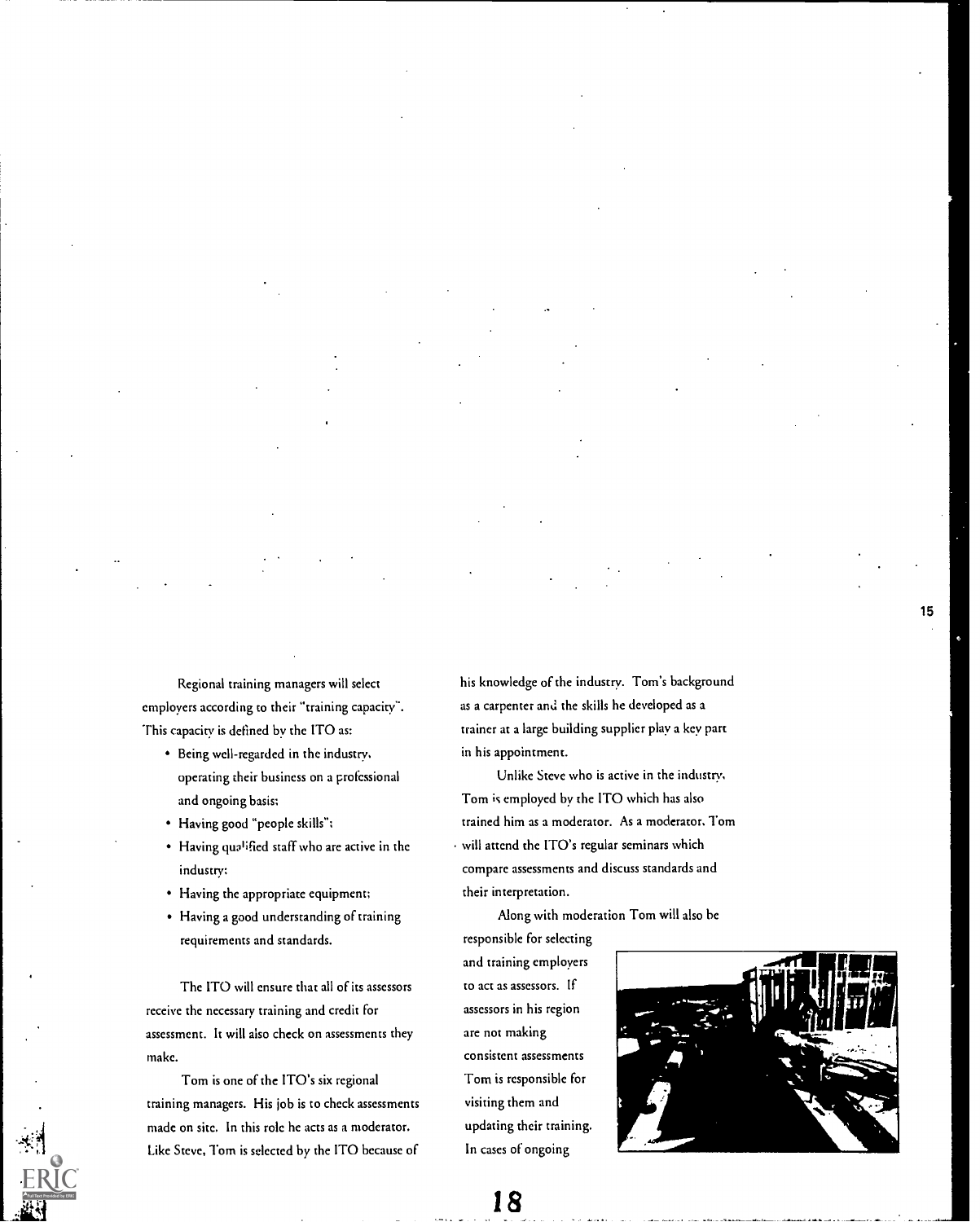variations in assessment the employers may have their :egistration as assessors reviewed or withdrawn.

Steve will assess apprentices according to their manual. He will usually examine their performance on a monthly basis and sign off the check list whcn he judges the apprentices competent. When assessment for  $\lambda$  unit standard is completed Steve will send notification to Tom at the ITO, who will in turn inform the Qualifications Authority for credit to be entered onto the national database. Tom will randomly select assessments and chcck these during his systematic site visits.

Apprentices will have an ongoing record of progress in their manual. They will also have official proof of credit for unit standards on their Record of Learning, sent out by the Qualifications Authority.

### Case Study 3: Recognition of Prior Learning (RPL)

Since leaving school at 15, Anahera has worked in a variety of retail outlets as a salesperson and has had responsibility for bookkeeping. She is currently a supervisor in the footwear department of a large store, a position she has held for two years.

Anahera wishes to increase her skill and knowledge in business management through further formal training. Because further training will cost Anahera time and money she wishes to have her current level of skill and knowledge recognised. To do this Anahera can approach her company's workplace assessor and ask for an assessment of her prior learning against unit standards.

The workplace assessor will have been trained in this type of assessment and be registered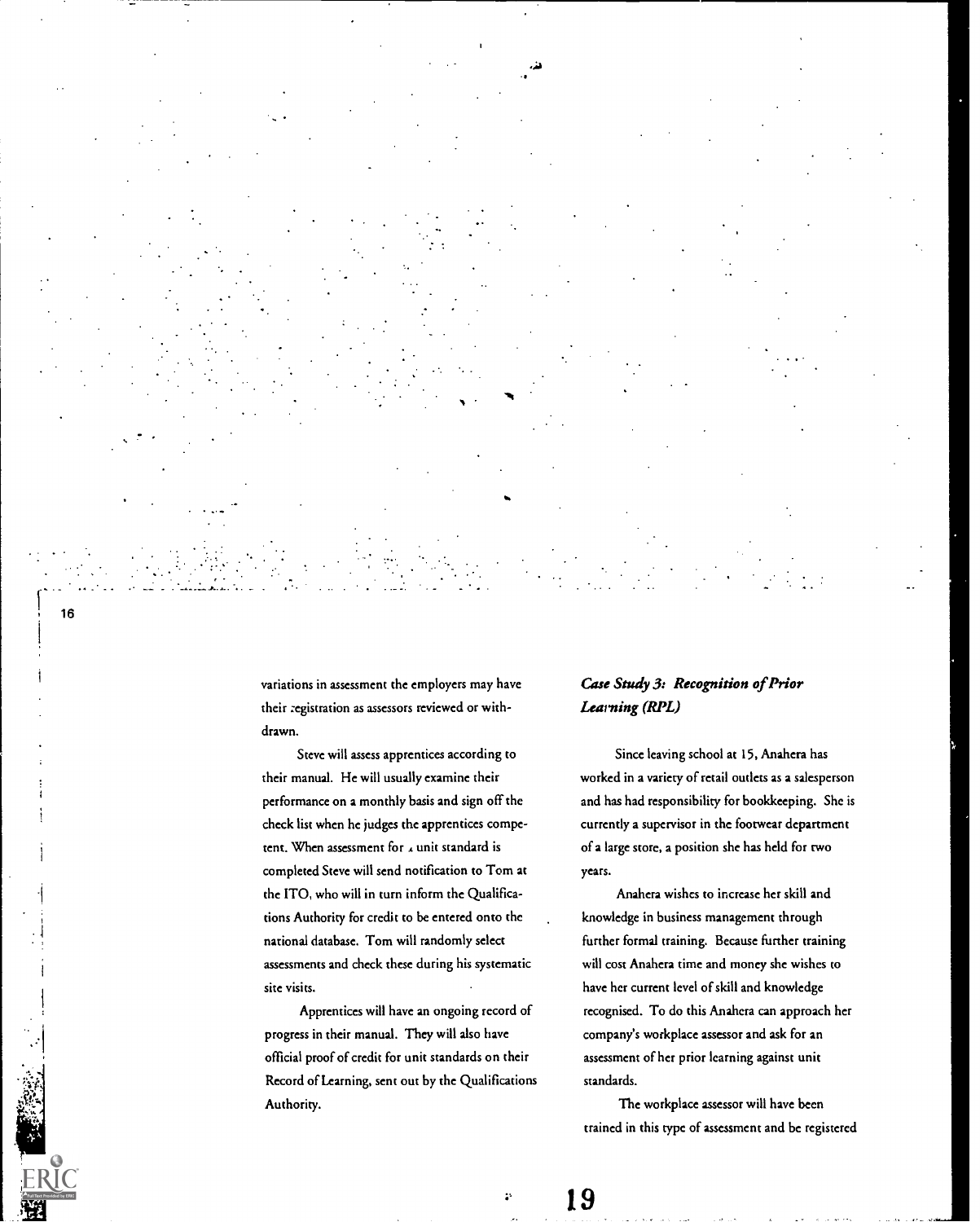$17$ 

as an assessor with her Industry Training Organisation. (Alternatively, Anahera could approach an assessment centre or her local polytechnic with RPL facilities.)

The assessor will work with Anahera to collect evidence of her capabilities. This evidence could come from:

- Documents related to her supervisory work, record-keeping, stock control, balance sheets, costings, ledgers, computer printouts and filing systems;
- Designs and photographs of displays she has created;
- A CV with job descriptions and references from employers;
- Vocational certificates in typing, wordproccssing, spreadsheets;
- Articles she wrote as a volunteer for a community newspaper;
- Minutes she took as secretary.

The assessor will then evaluate this evidence against the requirements of the National Certificate in Business Management and credit Anahera with the relevant unit standards.



# 20 **3EST CAPY GVAILABLE**